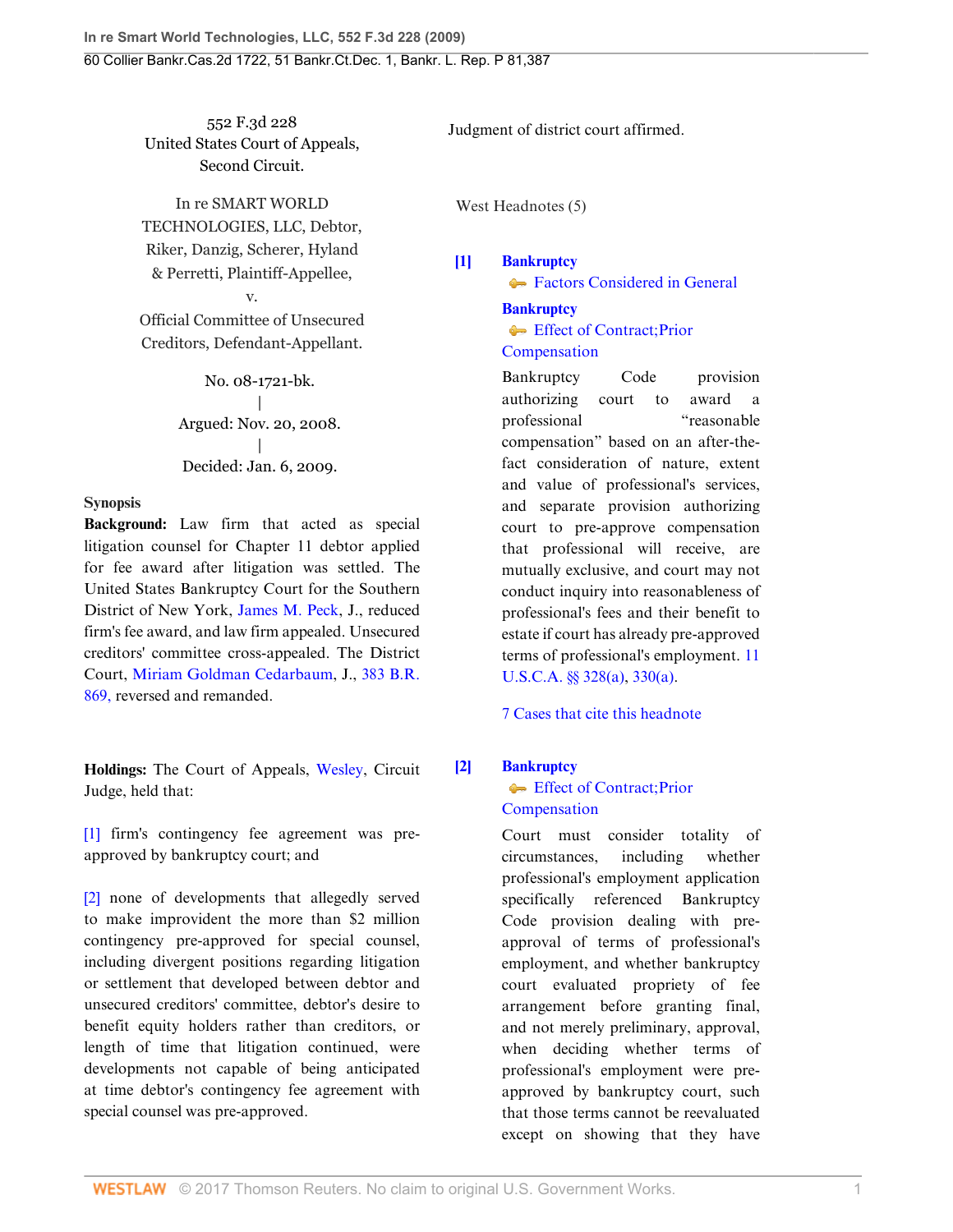been rendered improvident due to intervening circumstances not capable of being anticipated at time. [11](http://www.westlaw.com/Link/Document/FullText?findType=L&pubNum=1000546&cite=11USCAS328&originatingDoc=I4326bb90dc2711ddbc7bf97f340af743&refType=RB&originationContext=document&vr=3.0&rs=cblt1.0&transitionType=DocumentItem&contextData=(sc.Search)#co_pp_8b3b0000958a4) [U.S.C.A. § 328\(a\).](http://www.westlaw.com/Link/Document/FullText?findType=L&pubNum=1000546&cite=11USCAS328&originatingDoc=I4326bb90dc2711ddbc7bf97f340af743&refType=RB&originationContext=document&vr=3.0&rs=cblt1.0&transitionType=DocumentItem&contextData=(sc.Search)#co_pp_8b3b0000958a4)

### [10 Cases that cite this headnote](http://www.westlaw.com/Link/RelatedInformation/DocHeadnoteLink?docGuid=I4326bb90dc2711ddbc7bf97f340af743&headnoteId=201782797300220090402220443&originationContext=document&vr=3.0&rs=cblt1.0&transitionType=CitingReferences&contextData=(sc.Search))

# <span id="page-1-0"></span>**[\[3\]](#page-5-1) [Bankruptcy](http://www.westlaw.com/Browse/Home/KeyNumber/51/View.html?docGuid=I4326bb90dc2711ddbc7bf97f340af743&originationContext=document&vr=3.0&rs=cblt1.0&transitionType=DocumentItem&contextData=(sc.Search)) Effect of Contract: Prior**

### [Compensation](http://www.westlaw.com/Browse/Home/KeyNumber/51k3200/View.html?docGuid=I4326bb90dc2711ddbc7bf97f340af743&originationContext=document&vr=3.0&rs=cblt1.0&transitionType=DocumentItem&contextData=(sc.Search))

Contingency fee agreement of law firm which acted as special litigation counsel for Chapter 11 debtor was pre-approved by bankruptcy court, such that firm's fee could not be reduced except upon showing that fee agreement's terms and conditions had proven improvident in light of developments incapable of being anticipated, where law firm's employment application specifically referenced Bankruptcy Code provision dealing with pre-approval of terms of professional's employment, and where court, while noting that fees would be awarded only on further application by law firm, indicated that any such award would be made in accordance with terms of contingent fee agreement and that court would not review attorneys' time records in light of fact that parties had agreed on contingency fee. [11](http://www.westlaw.com/Link/Document/FullText?findType=L&pubNum=1000546&cite=11USCAS328&originatingDoc=I4326bb90dc2711ddbc7bf97f340af743&refType=RB&originationContext=document&vr=3.0&rs=cblt1.0&transitionType=DocumentItem&contextData=(sc.Search)#co_pp_8b3b0000958a4) [U.S.C.A. § 328\(a\).](http://www.westlaw.com/Link/Document/FullText?findType=L&pubNum=1000546&cite=11USCAS328&originatingDoc=I4326bb90dc2711ddbc7bf97f340af743&refType=RB&originationContext=document&vr=3.0&rs=cblt1.0&transitionType=DocumentItem&contextData=(sc.Search)#co_pp_8b3b0000958a4)

### [12 Cases that cite this headnote](http://www.westlaw.com/Link/RelatedInformation/DocHeadnoteLink?docGuid=I4326bb90dc2711ddbc7bf97f340af743&headnoteId=201782797300320090402220443&originationContext=document&vr=3.0&rs=cblt1.0&transitionType=CitingReferences&contextData=(sc.Search))

### <span id="page-1-3"></span>**[\[4\]](#page-6-0) [Bankruptcy](http://www.westlaw.com/Browse/Home/KeyNumber/51/View.html?docGuid=I4326bb90dc2711ddbc7bf97f340af743&originationContext=document&vr=3.0&rs=cblt1.0&transitionType=DocumentItem&contextData=(sc.Search))**

### **[Effect of Contract; Prior](http://www.westlaw.com/Browse/Home/KeyNumber/51k3200/View.html?docGuid=I4326bb90dc2711ddbc7bf97f340af743&originationContext=document&vr=3.0&rs=cblt1.0&transitionType=DocumentItem&contextData=(sc.Search)) [Compensation](http://www.westlaw.com/Browse/Home/KeyNumber/51k3200/View.html?docGuid=I4326bb90dc2711ddbc7bf97f340af743&originationContext=document&vr=3.0&rs=cblt1.0&transitionType=DocumentItem&contextData=(sc.Search))**

Under Bankruptcy Code provision authorizing court to alter professional's pre-approved fee only if terms and conditions of fee agreement prove to have been improvident in light of developments not capable of being anticipated when terms and conditions were fixed, it is not enough that circumstances allegedly making fee

arrangement improvident were not, in fact, foreseen by court or parties when terms of employment were pre-approved; rather, developments making fee arrangement improvident must have been incapable of anticipation at time compensation was fixed. [11 U.S.C.A. § 328\(a\)](http://www.westlaw.com/Link/Document/FullText?findType=L&pubNum=1000546&cite=11USCAS328&originatingDoc=I4326bb90dc2711ddbc7bf97f340af743&refType=RB&originationContext=document&vr=3.0&rs=cblt1.0&transitionType=DocumentItem&contextData=(sc.Search)#co_pp_8b3b0000958a4).

[11 Cases that cite this headnote](http://www.westlaw.com/Link/RelatedInformation/DocHeadnoteLink?docGuid=I4326bb90dc2711ddbc7bf97f340af743&headnoteId=201782797300420090402220443&originationContext=document&vr=3.0&rs=cblt1.0&transitionType=CitingReferences&contextData=(sc.Search))

### <span id="page-1-1"></span>**[\[5\]](#page-6-1) [Bankruptcy](http://www.westlaw.com/Browse/Home/KeyNumber/51/View.html?docGuid=I4326bb90dc2711ddbc7bf97f340af743&originationContext=document&vr=3.0&rs=cblt1.0&transitionType=DocumentItem&contextData=(sc.Search))**

## **Effect of Contract: Prior** [Compensation](http://www.westlaw.com/Browse/Home/KeyNumber/51k3200/View.html?docGuid=I4326bb90dc2711ddbc7bf97f340af743&originationContext=document&vr=3.0&rs=cblt1.0&transitionType=DocumentItem&contextData=(sc.Search))

None of developments that allegedly served to make improvident the more than \$2 million contingency fee pre-approved for Chapter 11 debtor's special counsel, including divergent positions regarding litigation or settlement that developed between debtor and unsecured creditors' committee, debtor's desire to benefit equity holders rather than creditors, or length of time that litigation continued, were developments not capable of being anticipated at time debtor's contingency fee agreement with special counsel was pre-approved, such that court was without authority to reduce special counsel's compensation. [11](http://www.westlaw.com/Link/Document/FullText?findType=L&pubNum=1000546&cite=11USCAS328&originatingDoc=I4326bb90dc2711ddbc7bf97f340af743&refType=RB&originationContext=document&vr=3.0&rs=cblt1.0&transitionType=DocumentItem&contextData=(sc.Search)#co_pp_8b3b0000958a4) [U.S.C.A. § 328\(a\).](http://www.westlaw.com/Link/Document/FullText?findType=L&pubNum=1000546&cite=11USCAS328&originatingDoc=I4326bb90dc2711ddbc7bf97f340af743&refType=RB&originationContext=document&vr=3.0&rs=cblt1.0&transitionType=DocumentItem&contextData=(sc.Search)#co_pp_8b3b0000958a4)

[4 Cases that cite this headnote](http://www.westlaw.com/Link/RelatedInformation/DocHeadnoteLink?docGuid=I4326bb90dc2711ddbc7bf97f340af743&headnoteId=201782797300520090402220443&originationContext=document&vr=3.0&rs=cblt1.0&transitionType=CitingReferences&contextData=(sc.Search))

### **Attorneys and Law Firms**

**\*229** [Laurence May,](http://www.westlaw.com/Link/Document/FullText?findType=h&pubNum=176284&cite=0151594201&originatingDoc=I4326bb90dc2711ddbc7bf97f340af743&refType=RQ&originationContext=document&vr=3.0&rs=cblt1.0&transitionType=DocumentItem&contextData=(sc.Search)) [\(Michele E. Cosenza,](http://www.westlaw.com/Link/Document/FullText?findType=h&pubNum=176284&cite=0338178001&originatingDoc=I4326bb90dc2711ddbc7bf97f340af743&refType=RQ&originationContext=document&vr=3.0&rs=cblt1.0&transitionType=DocumentItem&contextData=(sc.Search)) of counsel), Cole, Schotz, Meisel, Forman & Leonard, P.A., New York, NY, for Appellant.

[J. Alex Kress,](http://www.westlaw.com/Link/Document/FullText?findType=h&pubNum=176284&cite=0193379201&originatingDoc=I4326bb90dc2711ddbc7bf97f340af743&refType=RQ&originationContext=document&vr=3.0&rs=cblt1.0&transitionType=DocumentItem&contextData=(sc.Search)) ([Glenn D. Curving](http://www.westlaw.com/Link/Document/FullText?findType=h&pubNum=176284&cite=0162432901&originatingDoc=I4326bb90dc2711ddbc7bf97f340af743&refType=RQ&originationContext=document&vr=3.0&rs=cblt1.0&transitionType=DocumentItem&contextData=(sc.Search)), of counsel, [Kevin](http://www.westlaw.com/Link/Document/FullText?findType=h&pubNum=176284&cite=0358692401&originatingDoc=I4326bb90dc2711ddbc7bf97f340af743&refType=RQ&originationContext=document&vr=3.0&rs=cblt1.0&transitionType=DocumentItem&contextData=(sc.Search)) [J. Larner,](http://www.westlaw.com/Link/Document/FullText?findType=h&pubNum=176284&cite=0358692401&originatingDoc=I4326bb90dc2711ddbc7bf97f340af743&refType=RQ&originationContext=document&vr=3.0&rs=cblt1.0&transitionType=DocumentItem&contextData=(sc.Search)) on the brief), Riker, Danzig, Scherer, Hyland & Perretti, LLP, Morristown, NJ, pro se.

<span id="page-1-2"></span>Before [SACK](http://www.westlaw.com/Link/Document/FullText?findType=h&pubNum=176284&cite=0129377701&originatingDoc=I4326bb90dc2711ddbc7bf97f340af743&refType=RQ&originationContext=document&vr=3.0&rs=cblt1.0&transitionType=DocumentItem&contextData=(sc.Search)) and [WESLEY](http://www.westlaw.com/Link/Document/FullText?findType=h&pubNum=176284&cite=0163021901&originatingDoc=I4326bb90dc2711ddbc7bf97f340af743&refType=RQ&originationContext=document&vr=3.0&rs=cblt1.0&transitionType=DocumentItem&contextData=(sc.Search)), Circuit Judges, and [KAHN](http://www.westlaw.com/Link/Document/FullText?findType=h&pubNum=176284&cite=0121442301&originatingDoc=I4326bb90dc2711ddbc7bf97f340af743&refType=RQ&originationContext=document&vr=3.0&rs=cblt1.0&transitionType=DocumentItem&contextData=(sc.Search)), District Judge. $<sup>1</sup>$  $<sup>1</sup>$  $<sup>1</sup>$ </sup>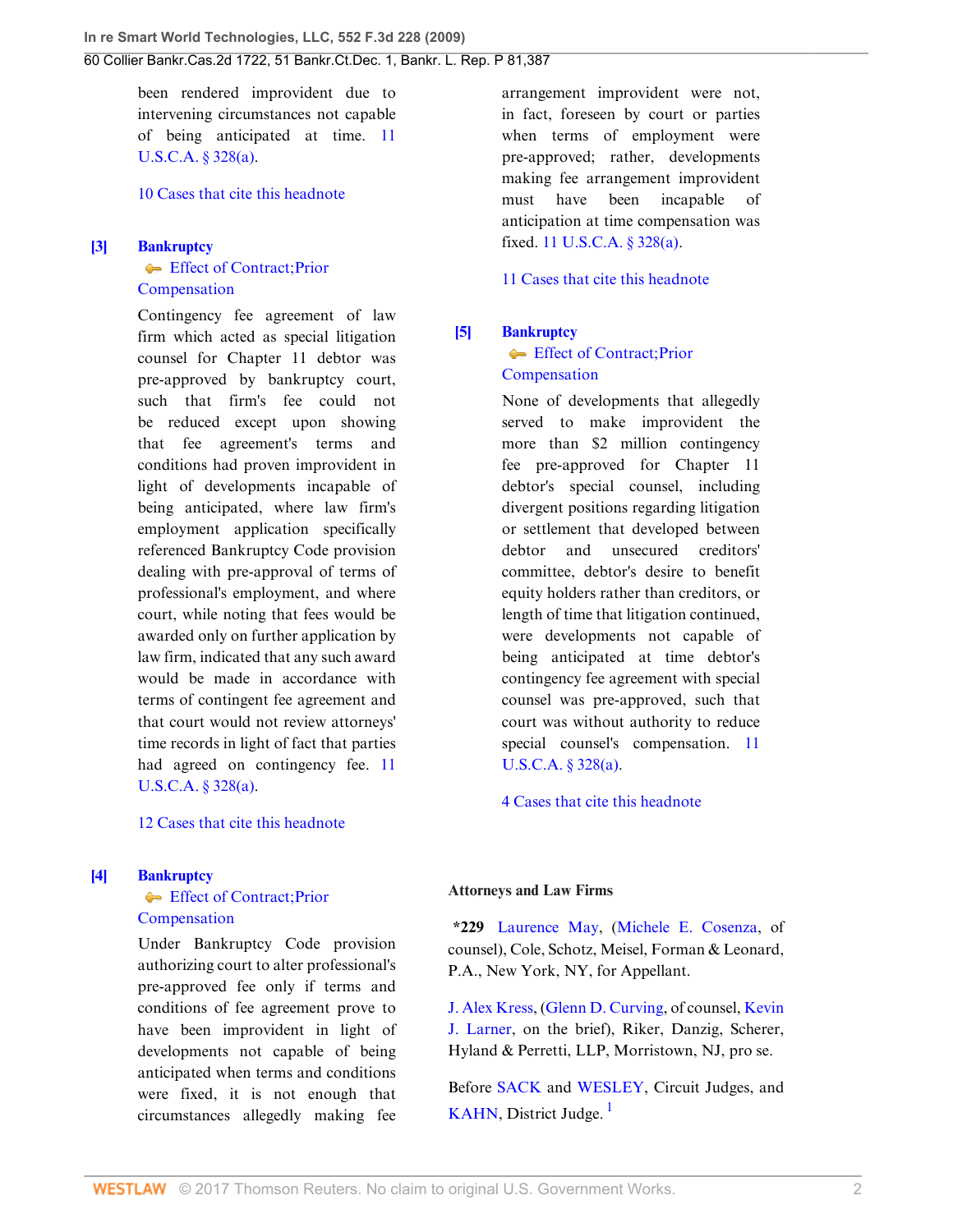<span id="page-2-0"></span> $1$  The Honorable Lawrence E. Kahn, United States District Court for the Northern District of New York, sitting by designation.

### **Opinion**

[WESLEY](http://www.westlaw.com/Link/Document/FullText?findType=h&pubNum=176284&cite=0163021901&originatingDoc=I4326bb90dc2711ddbc7bf97f340af743&refType=RQ&originationContext=document&vr=3.0&rs=cblt1.0&transitionType=DocumentItem&contextData=(sc.Search)), Circuit Judge:

This appeal poses a question of first impression. How does a court determine whether a bankruptcy court has "pre-approved" a debtor's retention of a professional pursuant to [11 U.S.C. § 328\(a\)](http://www.westlaw.com/Link/Document/FullText?findType=L&pubNum=1000546&cite=11USCAS328&originatingDoc=I4326bb90dc2711ddbc7bf97f340af743&refType=RB&originationContext=document&vr=3.0&rs=cblt1.0&transitionType=DocumentItem&contextData=(sc.Search)#co_pp_8b3b0000958a4)? In this case, we find that the bankruptcy court's order was a [section 328\(a\)](http://www.westlaw.com/Link/Document/FullText?findType=L&pubNum=1000546&cite=11USCAS328&originatingDoc=I4326bb90dc2711ddbc7bf97f340af743&refType=RB&originationContext=document&vr=3.0&rs=cblt1.0&transitionType=DocumentItem&contextData=(sc.Search)#co_pp_8b3b0000958a4) pre-approval, and that no later developments rendered that approval improvident, and therefore affirm the judgment of the United **\*230** States District Court for the Southern District of New York (Cedarbaum, *J.*).

### **BACKGROUND**

Between 1996 and 2000, Smart World Technologies, LLC, Freewwweb, LLC, and Smart World Communications, Inc. (collectively, "Smart World") provided free dial-up Internet service to subscribing customers. When it failed to generate a profit, Smart filed for bankruptcy in 2000 and agreed to sell its subscriber list-its most valuable asset-to Juno Online Services, Inc. ("Juno") as part of the bankruptcy proceeding. Shortly after the United States Bankruptcy Court for the Southern District of New York (Blackshear, *J.*) approved the sale of the subscriber list to Juno, Smart World alleged that Juno was undercounting the number of subscribers.

On August 16, 2000, Juno filed an adversary complaint seeking declaratory relief that its conduct was proper and its obligation to Smart World was limited to paying only for qualified subscribers. In response, Smart World's bankruptcy counsel began negotiating to retain Appellee, the law firm of Riker, Danzig, Scherer, Hyland & Perretti, LLP ("Riker Danzig"), to represent Smart World in the Juno litigation in an effort to maximize the sale price from Juno. These negotiations culminated in a contingency fee proposal memorialized in an October 31, 2000 letter from Riker Danzig to

Smart World's bankruptcy counsel. Smart World then applied to the bankruptcy court for an order approving the retention of Riker Danzig as special litigation counsel "pursuant to [11 U.S.C. §§ 327](http://www.westlaw.com/Link/Document/FullText?findType=L&pubNum=1000546&cite=11USCAS327&originatingDoc=I4326bb90dc2711ddbc7bf97f340af743&refType=LQ&originationContext=document&vr=3.0&rs=cblt1.0&transitionType=DocumentItem&contextData=(sc.Search)) and [328](http://www.westlaw.com/Link/Document/FullText?findType=L&pubNum=1000546&cite=11USCAS328&originatingDoc=I4326bb90dc2711ddbc7bf97f340af743&refType=LQ&originationContext=document&vr=3.0&rs=cblt1.0&transitionType=DocumentItem&contextData=(sc.Search))," the sections of the Bankruptcy Code providing for pre-approval of compensation for debtors' counsel.

In response to several objections to the conditions of the retention, Riker Danzig agreed to modify the terms at a November 14, 2000 hearing before Judge Blackshear, informing the court that the amended terms were "basically worked out in the hallway before we were called." WorldCom, Smart World's largest creditor, told the court that its initial concern was that because it and other creditors were already involved in settlement negotiations with Juno, Riker Danzig might be positioned to reap a "huge windfall" if those negotiations culminated in a monetary settlement. However, it explained that the revised contingency fee proposal was "a nice compromise" because it provided an incentive for all parties to reach a quick resolution.

At the hearing, Judge Blackshear preliminarily approved this revised proposal orally from the bench, stating that the "contingency ... basically addresses the reasonableness.... If he's willing to take that chance, on success being paid and unsuccess not getting anything, that to me addresses the reasonableness of his fee ... [and] I'm not going to review the time records of the individual merely because of the fact that he agreed to a contingency fee." Nonetheless, Judge Blackshear required Riker Danzig to submit a written fee application incorporating the modified terms. The following day, November 15, the terms were documented in a letter from James Rothschild, a lawyer at Riker Danzig, to Smart World's bankruptcy counsel, (the "Rothschild Letter"), which read as follows:

> This is to confirm the results of the Court hearing yesterday wherein my October 31, 2000 letter to you was slightly modified. As per the Agreement placed before the Honorable Cornelius Blackshear, Riker, Danzig,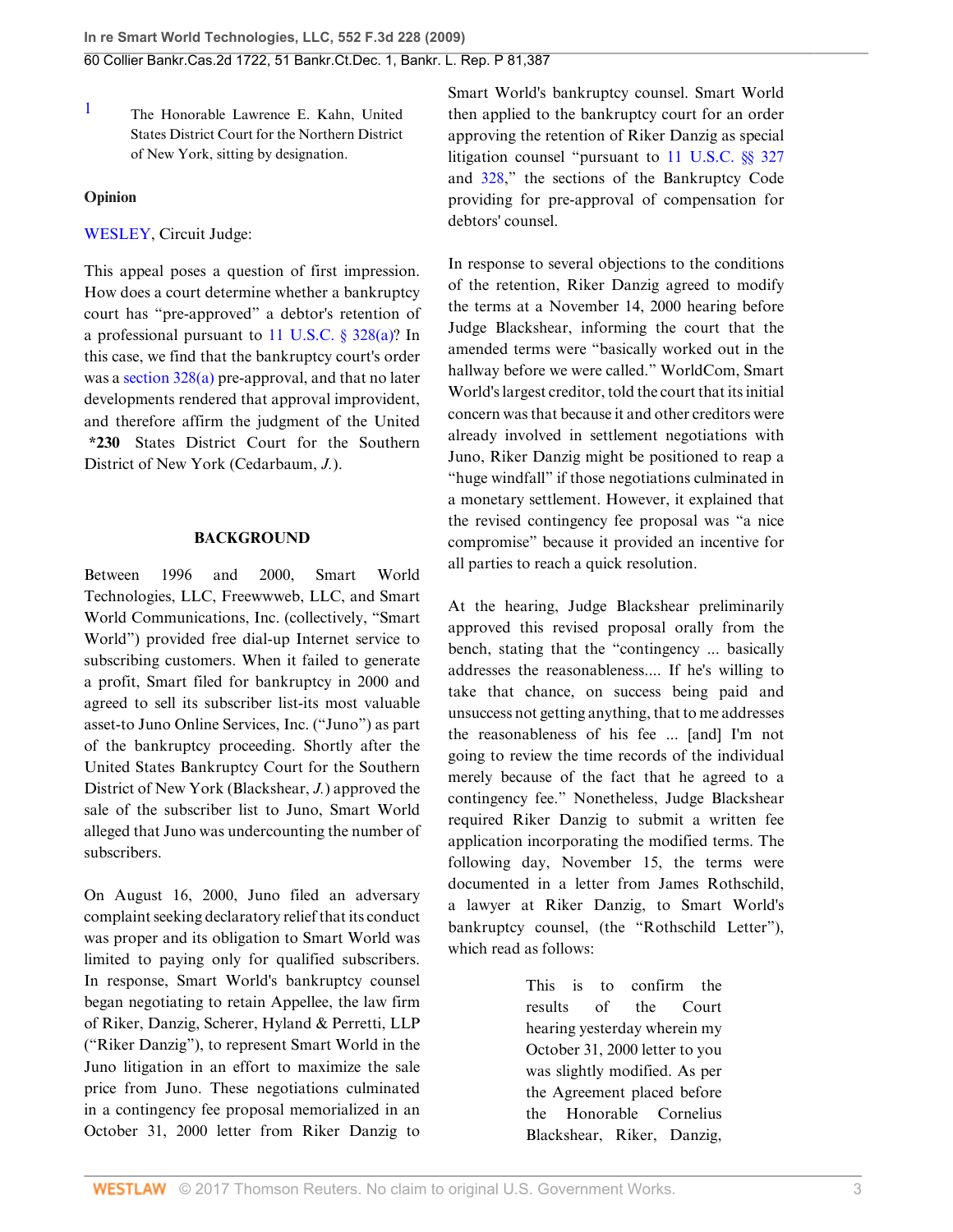Sherer, Hyland & Perretti, LLP ("Riker Danzig") will handle disputes between the debtor and Juno Online Services ("Juno") on a contingent fee basis. Riker Danzig will take the case in consideration **\*231** of the following payment terms: 1) Riker Danzig will be paid all expenses off of the top any recovery and, after payment of expenses, will receive 33-1/3% of the first \$1,500,000 obtained from Juno[ ]; 2) Riker Danzig's share of funds in excess of \$1,500,000 but less than \$8 Million will be (a)  $0\%$  if the litigation lasts less than 6 months, (b) 10% if the litigation lasts from 6 months to 9 months, (c)  $20\%$  if the litigation lasts between 9 months and 12 months, (d) 37% if the litigation lasts more than 12 months; and 3) Riker Danzig will receive 37% of all funds received in excess of \$8 Million. Finally, Riker Danzig's fee for any monies received after 18 months shall be 33 1/3%.

The following day, November 16, 2000, Judge Blackshear issued his Retention Order. Although the Order did not specifically cite [11 U.S.C. § 328](http://www.westlaw.com/Link/Document/FullText?findType=L&pubNum=1000546&cite=11USCAS328&originatingDoc=I4326bb90dc2711ddbc7bf97f340af743&refType=LQ&originationContext=document&vr=3.0&rs=cblt1.0&transitionType=DocumentItem&contextData=(sc.Search)), it authorized Smart World to retain Riker Danzig in connection with the Juno litigation and stated that all compensation "shall be fixed upon further application of this Court and shall be in accordance with the within application and the letter of James S. Rothschild, Jr., Esq., dated November 15, 2000, and annexed hereto and made a part hereof."<sup>[2](#page-3-0)</sup>

<span id="page-3-0"></span>[2](#page-3-1) Appellant notes that the letter was not actually annexed to the order.

In early 2001, Juno informed Riker Danzig that it had reached a settlement with Smart World's creditors. However, at a February 2001 hearing, the bankruptcy court determined that a settlement had not actually been reached, but was sufficiently close at hand to grant Juno's request to stay the litigation. That stay remained in place for the next two years.

In May 2003, Juno and the creditors filed a joint motion to settle the adversary proceeding under a settlement plan in which Juno would pay \$5.5 million to Smart World's creditors. Smart World opposed the settlement, arguing that it had not been able to value its claims against Juno without discovery, and that the creditors lacked standing to settle the proceeding over its objection. Although the bankruptcy court disagreed and approved the settlement, this Court reversed, holding that Smart World's creditors did not have standing to settle the adversary proceeding over the objections of the debtor-in-possession. *See [In re Smart World Techs.,](http://www.westlaw.com/Link/Document/FullText?findType=Y&serNum=2007282983&pubNum=506&originatingDoc=I4326bb90dc2711ddbc7bf97f340af743&refType=RP&originationContext=document&vr=3.0&rs=cblt1.0&transitionType=DocumentItem&contextData=(sc.Search)) LLC,* [423 F.3d 166 \(2d Cir.2005\)](http://www.westlaw.com/Link/Document/FullText?findType=Y&serNum=2007282983&pubNum=506&originatingDoc=I4326bb90dc2711ddbc7bf97f340af743&refType=RP&originationContext=document&vr=3.0&rs=cblt1.0&transitionType=DocumentItem&contextData=(sc.Search)) (hereinafter, "*[Smart World I](http://www.westlaw.com/Link/Document/FullText?findType=Y&serNum=2007282983&originatingDoc=I4326bb90dc2711ddbc7bf97f340af743&refType=RP&originationContext=document&vr=3.0&rs=cblt1.0&transitionType=DocumentItem&contextData=(sc.Search))* ").

Back in bankruptcy court, Smart World's creditors filed a plan of liquidation, which now included a \$6.5 million settlement with Juno. Once again, Smart World-through Riker Danzig-objected to the proposed settlement, arguing that it continued to undervalue the claim by undercounting the number of subscribers. The bankruptcy court disagreed and confirmed the plan, including the settlement.

<span id="page-3-1"></span>Riker Danzig then applied for a fee award of \$2,320,959.02 plus expenses. After a hearing, the bankruptcy court (Peck, *J.*) found that Judge Blackshear had pre-approved Riker Danzig's fee pursuant to 11 U.S.C.  $\S 328(a)$ , which allows a court to alter a pre-approved fee only if its terms and conditions "prove to have been improvident in light of developments not capable of being anticipated at the time of the fixing of such terms and conditions." [11 U.S.C. § 328\(a\)](http://www.westlaw.com/Link/Document/FullText?findType=L&pubNum=1000546&cite=11USCAS328&originatingDoc=I4326bb90dc2711ddbc7bf97f340af743&refType=RB&originationContext=document&vr=3.0&rs=cblt1.0&transitionType=DocumentItem&contextData=(sc.Search)#co_pp_8b3b0000958a4). However, Judge Peck found four events incapable of being anticipated: (1) the divergence of positions between Smart World and its creditors; (2) the fact that Riker Danzig took instructions directly from the officers and majority shareholders of Smart World; (3) the unusually prolonged litigation; and (4) the fact that Riker Danzig was an obstacle, not **\*232** an asset, to the approval of the settlement. As a result, the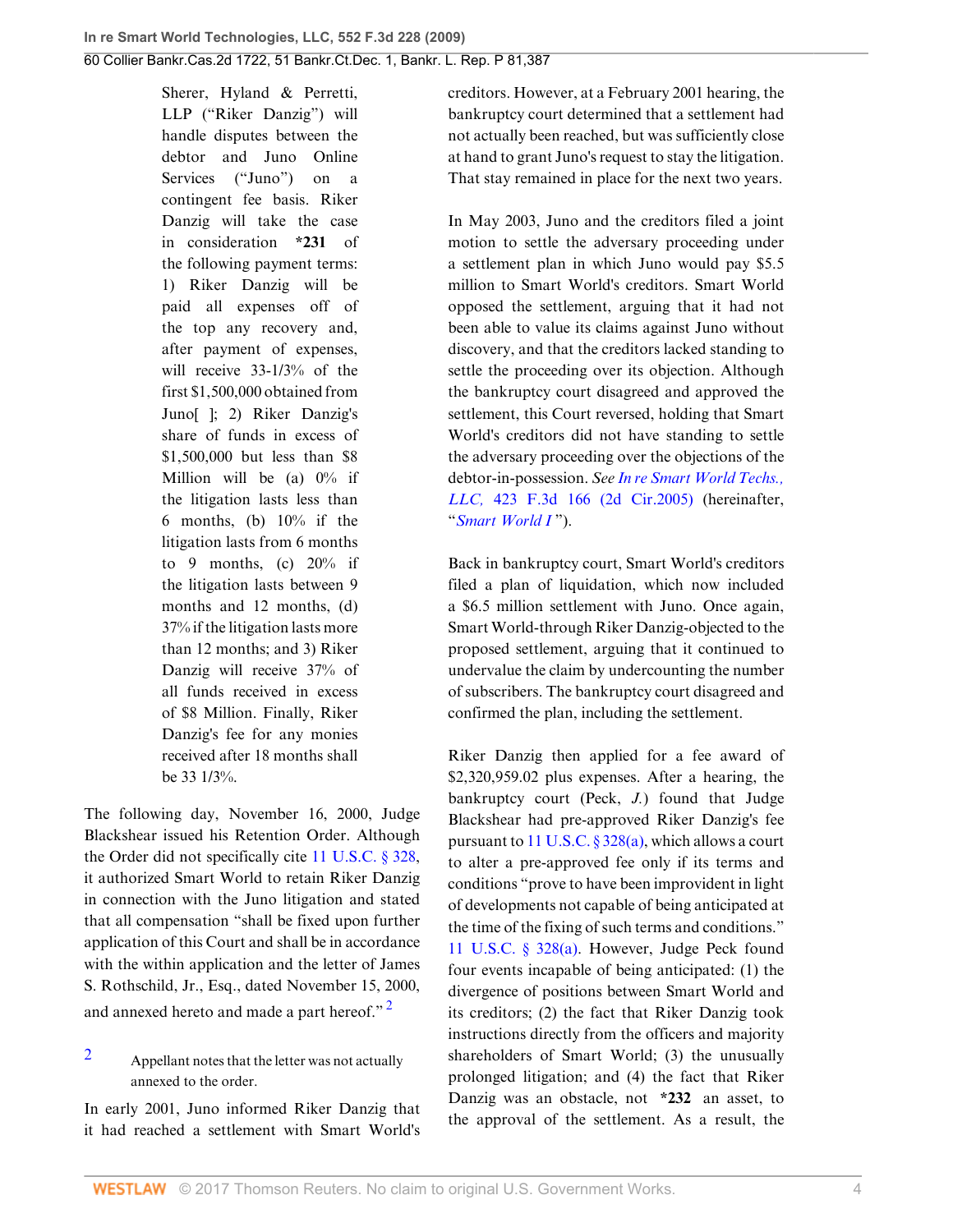60 Collier Bankr.Cas.2d 1722, 51 Bankr.Ct.Dec. 1, Bankr. L. Rep. P 81,387

bankruptcy court reduced Riker Danzig's award to \$1,207,816.00 plus \$78,489.18 in expenses.

On appeal to the district court, Judge Cedarbaum reversed in a thorough and thoughtful opinion. *See [In re Smart World Techs., LLC,](http://www.westlaw.com/Link/Document/FullText?findType=Y&serNum=2015534316&pubNum=164&originatingDoc=I4326bb90dc2711ddbc7bf97f340af743&refType=RP&originationContext=document&vr=3.0&rs=cblt1.0&transitionType=DocumentItem&contextData=(sc.Search))* 383 B.R. 869 [\(S.D.N.Y.2008\)](http://www.westlaw.com/Link/Document/FullText?findType=Y&serNum=2015534316&pubNum=164&originatingDoc=I4326bb90dc2711ddbc7bf97f340af743&refType=RP&originationContext=document&vr=3.0&rs=cblt1.0&transitionType=DocumentItem&contextData=(sc.Search)) (hereinafter, "*[Smart World II](http://www.westlaw.com/Link/Document/FullText?findType=Y&serNum=2015534316&originatingDoc=I4326bb90dc2711ddbc7bf97f340af743&refType=RP&originationContext=document&vr=3.0&rs=cblt1.0&transitionType=DocumentItem&contextData=(sc.Search))* "). The district court agreed with the bankruptcy court that the fee agreement was pre-approved under [section 328](http://www.westlaw.com/Link/Document/FullText?findType=L&pubNum=1000546&cite=11USCAS328&originatingDoc=I4326bb90dc2711ddbc7bf97f340af743&refType=LQ&originationContext=document&vr=3.0&rs=cblt1.0&transitionType=DocumentItem&contextData=(sc.Search)), but disagreed that there had been any developments incapable of being anticipated. *Id.* [at 877-78.](http://www.westlaw.com/Link/Document/FullText?findType=Y&serNum=2015534316&originatingDoc=I4326bb90dc2711ddbc7bf97f340af743&refType=RP&originationContext=document&vr=3.0&rs=cblt1.0&transitionType=DocumentItem&contextData=(sc.Search)) The court distinguished between "unanticipated" events and events "not capable of being anticipated," noting that a court may set aside a pre-approved fee under [section 328\(a\)](http://www.westlaw.com/Link/Document/FullText?findType=L&pubNum=1000546&cite=11USCAS328&originatingDoc=I4326bb90dc2711ddbc7bf97f340af743&refType=RB&originationContext=document&vr=3.0&rs=cblt1.0&transitionType=DocumentItem&contextData=(sc.Search)#co_pp_8b3b0000958a4) only if the latter occurred. *Id.* [at 877.](http://www.westlaw.com/Link/Document/FullText?findType=Y&serNum=2015534316&originatingDoc=I4326bb90dc2711ddbc7bf97f340af743&refType=RP&originationContext=document&vr=3.0&rs=cblt1.0&transitionType=DocumentItem&contextData=(sc.Search)) The court held that divergent litigation positions were to be expected since a debtor and its creditors may very well disagree on matters in the course of a bankruptcy proceeding; that the length of the litigation was largely a product of the two-year stay imposed by the court and the successful appeal to the Second Circuit; and that the success of the appeal justified Riker Danzig's litigation strategy. *Id.* [at 877-78.](http://www.westlaw.com/Link/Document/FullText?findType=Y&serNum=2015534316&originatingDoc=I4326bb90dc2711ddbc7bf97f340af743&refType=RP&originationContext=document&vr=3.0&rs=cblt1.0&transitionType=DocumentItem&contextData=(sc.Search)) As a result, the district court reversed and ordered a fee award of \$2,142,006.27 and 7[3](#page-4-1),981.18 in expenses.<sup>3</sup> *Id.* [at 879.](http://www.westlaw.com/Link/Document/FullText?findType=Y&serNum=2015534316&originatingDoc=I4326bb90dc2711ddbc7bf97f340af743&refType=RP&originationContext=document&vr=3.0&rs=cblt1.0&transitionType=DocumentItem&contextData=(sc.Search))

<span id="page-4-1"></span>[3](#page-4-2) Riker Danzig did not cross-appeal from that portion of the district court's judgment awarding it less in fees than it sought.

#### <span id="page-4-2"></span>**DISCUSSION**

In 1978, Congress amended the Bankruptcy Code in part to make it easier for debtors in bankruptcy to retain professionals for discrete matters. *See* Bankruptcy Reform Act of 1978, [Pub.L. No.](http://www.westlaw.com/Link/Document/FullText?findType=l&pubNum=1077005&cite=UUID(I71DDF349F4-37451FB502A-F9883A97ED5)&originatingDoc=I4326bb90dc2711ddbc7bf97f340af743&refType=SL&originationContext=document&vr=3.0&rs=cblt1.0&transitionType=DocumentItem&contextData=(sc.Search)) [95-598, 92 Stat. 2549 \(1978\).](http://www.westlaw.com/Link/Document/FullText?findType=l&pubNum=1077005&cite=UUID(I71DDF349F4-37451FB502A-F9883A97ED5)&originatingDoc=I4326bb90dc2711ddbc7bf97f340af743&refType=SL&originationContext=document&vr=3.0&rs=cblt1.0&transitionType=DocumentItem&contextData=(sc.Search)) The Act "effect[ed] a significant departure from prior practice under the Bankruptcy Act in which professionals were entitled to reasonable compensation determined on a strictly *quantum merit* basis." Collier on Bankruptcy ¶ 328.02 (Alan N. Resnik & Henry J. Sommer, eds., 15th ed. rev.).

<span id="page-4-0"></span>**[\[1](#page-0-0)]** [Section 327\(a\)](http://www.westlaw.com/Link/Document/FullText?findType=L&pubNum=1000546&cite=11USCAS327&originatingDoc=I4326bb90dc2711ddbc7bf97f340af743&refType=LQ&originationContext=document&vr=3.0&rs=cblt1.0&transitionType=DocumentItem&contextData=(sc.Search)) of the Code authorizes bankruptcy trustees, with court approval, to

"employ one or more attorneys, accountants, appraisers, auctioneers, or other professional persons ... to represent or assist the trustee in carrying out the trustee's duties." [11 U.S.C. § 327\(a\)](http://www.westlaw.com/Link/Document/FullText?findType=L&pubNum=1000546&cite=11USCAS327&originatingDoc=I4326bb90dc2711ddbc7bf97f340af743&refType=RB&originationContext=document&vr=3.0&rs=cblt1.0&transitionType=DocumentItem&contextData=(sc.Search)#co_pp_8b3b0000958a4). [Sections 328](http://www.westlaw.com/Link/Document/FullText?findType=L&pubNum=1000546&cite=11USCAS328&originatingDoc=I4326bb90dc2711ddbc7bf97f340af743&refType=LQ&originationContext=document&vr=3.0&rs=cblt1.0&transitionType=DocumentItem&contextData=(sc.Search)) and [330](http://www.westlaw.com/Link/Document/FullText?findType=L&pubNum=1000546&cite=11USCAS330&originatingDoc=I4326bb90dc2711ddbc7bf97f340af743&refType=LQ&originationContext=document&vr=3.0&rs=cblt1.0&transitionType=DocumentItem&contextData=(sc.Search)) establish a two-tiered system for judicial review and approval of the terms of the professional's retention. [Section 330](http://www.westlaw.com/Link/Document/FullText?findType=L&pubNum=1000546&cite=11USCAS330&originatingDoc=I4326bb90dc2711ddbc7bf97f340af743&refType=LQ&originationContext=document&vr=3.0&rs=cblt1.0&transitionType=DocumentItem&contextData=(sc.Search)) authorizes the bankruptcy court to award the retained professional "reasonable compensation" based on an after-the-fact consideration of "the nature, the extent, and the value of such services, taking into account all relevant factors." [11 U.S.C. § 330\(a\)](http://www.westlaw.com/Link/Document/FullText?findType=L&pubNum=1000546&cite=11USCAS330&originatingDoc=I4326bb90dc2711ddbc7bf97f340af743&refType=RB&originationContext=document&vr=3.0&rs=cblt1.0&transitionType=DocumentItem&contextData=(sc.Search)#co_pp_8b3b0000958a4). However, [section 328\(a\)](http://www.westlaw.com/Link/Document/FullText?findType=L&pubNum=1000546&cite=11USCAS328&originatingDoc=I4326bb90dc2711ddbc7bf97f340af743&refType=RB&originationContext=document&vr=3.0&rs=cblt1.0&transitionType=DocumentItem&contextData=(sc.Search)#co_pp_8b3b0000958a4) permits a bankruptcy court to forgo a full post-hoc reasonableness inquiry if it pre-approves the "employment of a professional person under [section 327](http://www.westlaw.com/Link/Document/FullText?findType=L&pubNum=1000546&cite=11USCAS327&originatingDoc=I4326bb90dc2711ddbc7bf97f340af743&refType=LQ&originationContext=document&vr=3.0&rs=cblt1.0&transitionType=DocumentItem&contextData=(sc.Search)) ... on any reasonable terms and conditions of employment, including on a retainer, on an hourly basis, on a fixed or percentage fee basis, or on a contingent fee basis." *Id.* [§ 328\(a\).](http://www.westlaw.com/Link/Document/FullText?findType=L&pubNum=1000546&cite=11USCAS328&originatingDoc=I4326bb90dc2711ddbc7bf97f340af743&refType=LQ&originationContext=document&vr=3.0&rs=cblt1.0&transitionType=DocumentItem&contextData=(sc.Search)) Where the court preapproves the terms and conditions of the retention under section  $328(a)$ , its power to amend those terms is severely constrained. It may only "allow compensation different from the compensation provided under such terms and conditions after the conclusion of such employment, if such terms and conditions prove to have been improvident in light of developments not capable of being anticipated at the time of the fixing of such terms and conditions." *Id.* These **\*233** two inquiries are mutually exclusive, as "[t]here is no question that a bankruptcy court may not conduct a  $\S 330$  inquiry into the reasonableness of the fees and their benefit to the estate if the court already has approved the professional's employment under [11 U.S.C. § 328](http://www.westlaw.com/Link/Document/FullText?findType=L&pubNum=1000546&cite=11USCAS328&originatingDoc=I4326bb90dc2711ddbc7bf97f340af743&refType=LQ&originationContext=document&vr=3.0&rs=cblt1.0&transitionType=DocumentItem&contextData=(sc.Search))." *In re B.U.M. Int'l, Inc.,* [229 F.3d 824, 829 \(9th](http://www.westlaw.com/Link/Document/FullText?findType=Y&serNum=2000569970&pubNum=506&originatingDoc=I4326bb90dc2711ddbc7bf97f340af743&refType=RP&fi=co_pp_sp_506_829&originationContext=document&vr=3.0&rs=cblt1.0&transitionType=DocumentItem&contextData=(sc.Search)#co_pp_sp_506_829) [Cir.2000\).](http://www.westlaw.com/Link/Document/FullText?findType=Y&serNum=2000569970&pubNum=506&originatingDoc=I4326bb90dc2711ddbc7bf97f340af743&refType=RP&fi=co_pp_sp_506_829&originationContext=document&vr=3.0&rs=cblt1.0&transitionType=DocumentItem&contextData=(sc.Search)#co_pp_sp_506_829)

### **I**

The first question is whether Judge Blackshear's Retention Order was a pre-approval under [section](http://www.westlaw.com/Link/Document/FullText?findType=L&pubNum=1000546&cite=11USCAS328&originatingDoc=I4326bb90dc2711ddbc7bf97f340af743&refType=RB&originationContext=document&vr=3.0&rs=cblt1.0&transitionType=DocumentItem&contextData=(sc.Search)#co_pp_8b3b0000958a4) [328\(a\).](http://www.westlaw.com/Link/Document/FullText?findType=L&pubNum=1000546&cite=11USCAS328&originatingDoc=I4326bb90dc2711ddbc7bf97f340af743&refType=RB&originationContext=document&vr=3.0&rs=cblt1.0&transitionType=DocumentItem&contextData=(sc.Search)#co_pp_8b3b0000958a4) Like the bankruptcy and district courts, we conclude that it was.

Although this Court has never discussed what kind of a showing is required to deem a retention order a pre-approval within the meaning of [11 U.S.C. §](http://www.westlaw.com/Link/Document/FullText?findType=L&pubNum=1000546&cite=11USCAS328&originatingDoc=I4326bb90dc2711ddbc7bf97f340af743&refType=RB&originationContext=document&vr=3.0&rs=cblt1.0&transitionType=DocumentItem&contextData=(sc.Search)#co_pp_8b3b0000958a4)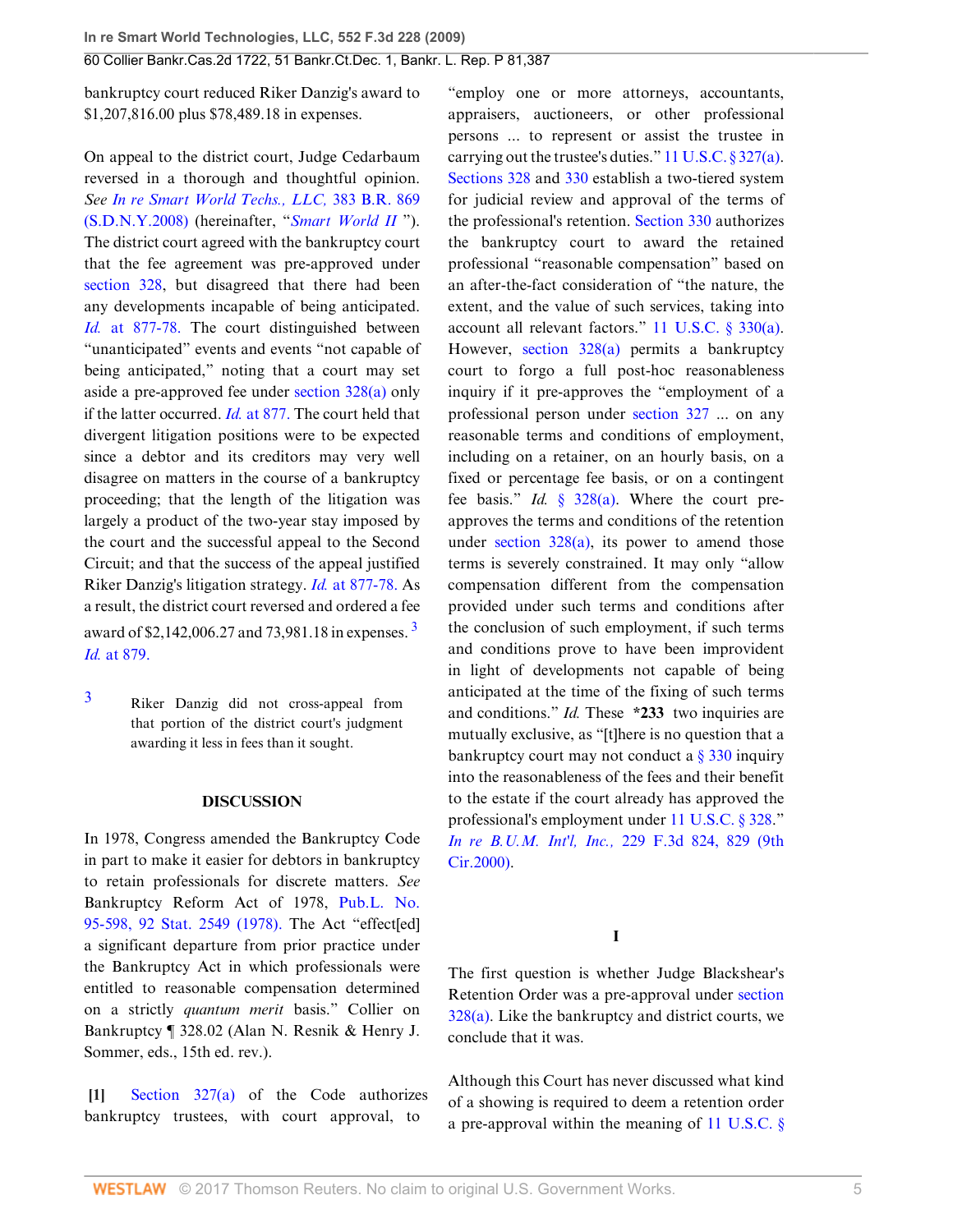### 60 Collier Bankr.Cas.2d 1722, 51 Bankr.Ct.Dec. 1, Bankr. L. Rep. P 81,387

[328\(a\),](http://www.westlaw.com/Link/Document/FullText?findType=L&pubNum=1000546&cite=11USCAS328&originatingDoc=I4326bb90dc2711ddbc7bf97f340af743&refType=RB&originationContext=document&vr=3.0&rs=cblt1.0&transitionType=DocumentItem&contextData=(sc.Search)#co_pp_8b3b0000958a4) several of our sister circuits have. In *[Zolfo,](http://www.westlaw.com/Link/Document/FullText?findType=Y&serNum=1995066058&pubNum=506&originatingDoc=I4326bb90dc2711ddbc7bf97f340af743&refType=RP&originationContext=document&vr=3.0&rs=cblt1.0&transitionType=DocumentItem&contextData=(sc.Search)) [Cooper & Co. v. Sunbeam-Oster Co.,](http://www.westlaw.com/Link/Document/FullText?findType=Y&serNum=1995066058&pubNum=506&originatingDoc=I4326bb90dc2711ddbc7bf97f340af743&refType=RP&originationContext=document&vr=3.0&rs=cblt1.0&transitionType=DocumentItem&contextData=(sc.Search))* 50 F.3d 253 [\(3d Cir.1995\)](http://www.westlaw.com/Link/Document/FullText?findType=Y&serNum=1995066058&pubNum=506&originatingDoc=I4326bb90dc2711ddbc7bf97f340af743&refType=RP&originationContext=document&vr=3.0&rs=cblt1.0&transitionType=DocumentItem&contextData=(sc.Search)), the Third Circuit held that the burden rests "on the applicant to ensure that the court notes explicitly the terms and conditions [of the retention] if the applicant expects them to be established at that early point." *Id.* [at 262.](http://www.westlaw.com/Link/Document/FullText?findType=Y&serNum=1995066058&originatingDoc=I4326bb90dc2711ddbc7bf97f340af743&refType=RP&originationContext=document&vr=3.0&rs=cblt1.0&transitionType=DocumentItem&contextData=(sc.Search)) The Ninth Circuit adopted a even stricter approach, holding that "[t]o ensure that  $\S$  328 governs the review of a professional's fees, a professional must invoke the section explicitly in the retention application." *[In re](http://www.westlaw.com/Link/Document/FullText?findType=Y&serNum=2002101005&pubNum=506&originatingDoc=I4326bb90dc2711ddbc7bf97f340af743&refType=RP&fi=co_pp_sp_506_674&originationContext=document&vr=3.0&rs=cblt1.0&transitionType=DocumentItem&contextData=(sc.Search)#co_pp_sp_506_674) Circle K Corp.,* [279 F.3d 669, 674 \(9th Cir.2002\)](http://www.westlaw.com/Link/Document/FullText?findType=Y&serNum=2002101005&pubNum=506&originatingDoc=I4326bb90dc2711ddbc7bf97f340af743&refType=RP&fi=co_pp_sp_506_674&originationContext=document&vr=3.0&rs=cblt1.0&transitionType=DocumentItem&contextData=(sc.Search)#co_pp_sp_506_674). In addition, the Ninth Circuit has required that the pre-approval be final, and not merely preliminary or conditional; retention orders reserving final substantive approval until after the representation concluded were not sufficiently definite to fall within the scope of section  $328(a)$ .<sup>[4](#page-5-2)</sup> See id. [at 673;](http://www.westlaw.com/Link/Document/FullText?findType=Y&serNum=2002101005&originatingDoc=I4326bb90dc2711ddbc7bf97f340af743&refType=RP&originationContext=document&vr=3.0&rs=cblt1.0&transitionType=DocumentItem&contextData=(sc.Search)) *B.U.M.,* [229 F.3d at 830](http://www.westlaw.com/Link/Document/FullText?findType=Y&serNum=2000569970&pubNum=506&originatingDoc=I4326bb90dc2711ddbc7bf97f340af743&refType=RP&fi=co_pp_sp_506_830&originationContext=document&vr=3.0&rs=cblt1.0&transitionType=DocumentItem&contextData=(sc.Search)#co_pp_sp_506_830).

<span id="page-5-3"></span><span id="page-5-2"></span>[4](#page-5-3) The order in *[B.U.M.](http://www.westlaw.com/Link/Document/FullText?findType=Y&serNum=2000569970&originatingDoc=I4326bb90dc2711ddbc7bf97f340af743&refType=RP&originationContext=document&vr=3.0&rs=cblt1.0&transitionType=DocumentItem&contextData=(sc.Search))* provided that "all fees and costs ... are subject to Court approval," [229 F.3d at 826,](http://www.westlaw.com/Link/Document/FullText?findType=Y&serNum=2000569970&pubNum=506&originatingDoc=I4326bb90dc2711ddbc7bf97f340af743&refType=RP&fi=co_pp_sp_506_826&originationContext=document&vr=3.0&rs=cblt1.0&transitionType=DocumentItem&contextData=(sc.Search)#co_pp_sp_506_826) while the order in *[Circle](http://www.westlaw.com/Link/Document/FullText?findType=Y&serNum=2002101005&originatingDoc=I4326bb90dc2711ddbc7bf97f340af743&refType=RP&originationContext=document&vr=3.0&rs=cblt1.0&transitionType=DocumentItem&contextData=(sc.Search)) [K](http://www.westlaw.com/Link/Document/FullText?findType=Y&serNum=2002101005&originatingDoc=I4326bb90dc2711ddbc7bf97f340af743&refType=RP&originationContext=document&vr=3.0&rs=cblt1.0&transitionType=DocumentItem&contextData=(sc.Search))* stated that "all fees ... remain subject to subsequent Bankruptcy Court approval in a final fee application to be submitted to the Court," [279 F.3d at 673](http://www.westlaw.com/Link/Document/FullText?findType=Y&serNum=2002101005&pubNum=506&originatingDoc=I4326bb90dc2711ddbc7bf97f340af743&refType=RP&fi=co_pp_sp_506_673&originationContext=document&vr=3.0&rs=cblt1.0&transitionType=DocumentItem&contextData=(sc.Search)#co_pp_sp_506_673) (emphasis omitted).

The Sixth Circuit rejected this approach as being "too constrictive" and adopted a "totality of the circumstances" test. *[In re Airspect Air,](http://www.westlaw.com/Link/Document/FullText?findType=Y&serNum=2005217588&pubNum=506&originatingDoc=I4326bb90dc2711ddbc7bf97f340af743&refType=RP&fi=co_pp_sp_506_921&originationContext=document&vr=3.0&rs=cblt1.0&transitionType=DocumentItem&contextData=(sc.Search)#co_pp_sp_506_921) Inc.,* [385 F.3d 915, 921-22 \(6th Cir.2004\).](http://www.westlaw.com/Link/Document/FullText?findType=Y&serNum=2005217588&pubNum=506&originatingDoc=I4326bb90dc2711ddbc7bf97f340af743&refType=RP&fi=co_pp_sp_506_921&originationContext=document&vr=3.0&rs=cblt1.0&transitionType=DocumentItem&contextData=(sc.Search)#co_pp_sp_506_921) The court noted that the Bankruptcy Code does not "mandate that the application specifically mention  $\S 328$  or that the court's approval order expressly and unambiguously state specific terms and conditions." *Id.* [at 921.](http://www.westlaw.com/Link/Document/FullText?findType=Y&serNum=2005217588&originatingDoc=I4326bb90dc2711ddbc7bf97f340af743&refType=RP&originationContext=document&vr=3.0&rs=cblt1.0&transitionType=DocumentItem&contextData=(sc.Search)) However, because a court cannot merely "infer [ ] [§ 328](http://www.westlaw.com/Link/Document/FullText?findType=L&pubNum=1000546&cite=11USCAS328&originatingDoc=I4326bb90dc2711ddbc7bf97f340af743&refType=LQ&originationContext=document&vr=3.0&rs=cblt1.0&transitionType=DocumentItem&contextData=(sc.Search)) pre-approval from the simple mention of a fee agreement in the debtor's motion for appointment," it must look at a multitude of factors, such as "whether the debtor's motion for appointment specifically requested fee pre-approval, whether the court's order assessed the reasonableness of the fee, and whether either the order or the motion expressly invoked [§ 328.](http://www.westlaw.com/Link/Document/FullText?findType=L&pubNum=1000546&cite=11USCAS328&originatingDoc=I4326bb90dc2711ddbc7bf97f340af743&refType=LQ&originationContext=document&vr=3.0&rs=cblt1.0&transitionType=DocumentItem&contextData=(sc.Search))" *[Id.](http://www.westlaw.com/Link/Document/FullText?findType=Y&serNum=2005217588&originatingDoc=I4326bb90dc2711ddbc7bf97f340af743&refType=RP&originationContext=document&vr=3.0&rs=cblt1.0&transitionType=DocumentItem&contextData=(sc.Search))* at [921-22.](http://www.westlaw.com/Link/Document/FullText?findType=Y&serNum=2005217588&originatingDoc=I4326bb90dc2711ddbc7bf97f340af743&refType=RP&originationContext=document&vr=3.0&rs=cblt1.0&transitionType=DocumentItem&contextData=(sc.Search))

<span id="page-5-0"></span>**[\[2](#page-0-1)]** We agree with the Sixth Circuit and hold that pre-approval of a fee agreement under [11 U.S.C. §](http://www.westlaw.com/Link/Document/FullText?findType=L&pubNum=1000546&cite=11USCAS328&originatingDoc=I4326bb90dc2711ddbc7bf97f340af743&refType=RB&originationContext=document&vr=3.0&rs=cblt1.0&transitionType=DocumentItem&contextData=(sc.Search)#co_pp_8b3b0000958a4)  $328(a)$  depends on the totality of the circumstances,

including whether the professional's application, or the court's order, referenced [section 328\(a\)](http://www.westlaw.com/Link/Document/FullText?findType=L&pubNum=1000546&cite=11USCAS328&originatingDoc=I4326bb90dc2711ddbc7bf97f340af743&refType=RB&originationContext=document&vr=3.0&rs=cblt1.0&transitionType=DocumentItem&contextData=(sc.Search)#co_pp_8b3b0000958a4), and whether the court evaluated the propriety of the fee arrangement before granting final, and not merely preliminary, approval.

<span id="page-5-5"></span><span id="page-5-1"></span>**[\[3](#page-1-0)]** Under the circumstances of this case, we have little difficulty finding that the bankruptcy court's Retention Order was a [section 328\(a\)](http://www.westlaw.com/Link/Document/FullText?findType=L&pubNum=1000546&cite=11USCAS328&originatingDoc=I4326bb90dc2711ddbc7bf97f340af743&refType=RB&originationContext=document&vr=3.0&rs=cblt1.0&transitionType=DocumentItem&contextData=(sc.Search)#co_pp_8b3b0000958a4) preapproval. As an initial matter, Smart World's application expressly invoked [section 328\(a\):](http://www.westlaw.com/Link/Document/FullText?findType=L&pubNum=1000546&cite=11USCAS328&originatingDoc=I4326bb90dc2711ddbc7bf97f340af743&refType=RB&originationContext=document&vr=3.0&rs=cblt1.0&transitionType=DocumentItem&contextData=(sc.Search)#co_pp_8b3b0000958a4) "The Debtors wish to retain the law firm of Riker, Danzig, Scherer, Hyland & Perretti, **\*234** LLP ... as their Special Counsel in this Chapter 11 proceeding pursuant to [11 U.S.C. §§ 327](http://www.westlaw.com/Link/Document/FullText?findType=L&pubNum=1000546&cite=11USCAS327&originatingDoc=I4326bb90dc2711ddbc7bf97f340af743&refType=LQ&originationContext=document&vr=3.0&rs=cblt1.0&transitionType=DocumentItem&contextData=(sc.Search)) and [328](http://www.westlaw.com/Link/Document/FullText?findType=L&pubNum=1000546&cite=11USCAS328&originatingDoc=I4326bb90dc2711ddbc7bf97f340af743&refType=LQ&originationContext=document&vr=3.0&rs=cblt1.0&transitionType=DocumentItem&contextData=(sc.Search))...." This language was incorporated into the Retention Order, authorizing payment in accordance with the debtor's application and the Rothschild Letter.<sup>[5](#page-5-4)</sup> The United States Trustee's objection also recognized that the application was made under [section 328\(a\)](http://www.westlaw.com/Link/Document/FullText?findType=L&pubNum=1000546&cite=11USCAS328&originatingDoc=I4326bb90dc2711ddbc7bf97f340af743&refType=RB&originationContext=document&vr=3.0&rs=cblt1.0&transitionType=DocumentItem&contextData=(sc.Search)#co_pp_8b3b0000958a4). Moreover, as noted above, at the hearing, Judge Blackshear made several comments suggesting that his preapproval was made under [section 328\(a\)](http://www.westlaw.com/Link/Document/FullText?findType=L&pubNum=1000546&cite=11USCAS328&originatingDoc=I4326bb90dc2711ddbc7bf97f340af743&refType=RB&originationContext=document&vr=3.0&rs=cblt1.0&transitionType=DocumentItem&contextData=(sc.Search)#co_pp_8b3b0000958a4), noting that "[t]he contingency fee ... basically addresses the reasonableness that if he doesn't bring in anything, he doesn't get paid at all. [Whereas] if he was under [[sections\] 330](http://www.westlaw.com/Link/Document/FullText?findType=L&pubNum=1000546&cite=11USCAS330&originatingDoc=I4326bb90dc2711ddbc7bf97f340af743&refType=LQ&originationContext=document&vr=3.0&rs=cblt1.0&transitionType=DocumentItem&contextData=(sc.Search)) or [331](http://www.westlaw.com/Link/Document/FullText?findType=L&pubNum=1000546&cite=11USCAS331&originatingDoc=I4326bb90dc2711ddbc7bf97f340af743&refType=LQ&originationContext=document&vr=3.0&rs=cblt1.0&transitionType=DocumentItem&contextData=(sc.Search)) we would be liable for his daily time charges." Thus, the court specifically noted that [section 330](http://www.westlaw.com/Link/Document/FullText?findType=L&pubNum=1000546&cite=11USCAS330&originatingDoc=I4326bb90dc2711ddbc7bf97f340af743&refType=LQ&originationContext=document&vr=3.0&rs=cblt1.0&transitionType=DocumentItem&contextData=(sc.Search)) of the Code-the alternative to [section 328\(a\)](http://www.westlaw.com/Link/Document/FullText?findType=L&pubNum=1000546&cite=11USCAS328&originatingDoc=I4326bb90dc2711ddbc7bf97f340af743&refType=RB&originationContext=document&vr=3.0&rs=cblt1.0&transitionType=DocumentItem&contextData=(sc.Search)#co_pp_8b3b0000958a4) pre-approval-did not apply.

<span id="page-5-4"></span>[5](#page-5-5) Appellant submits that both courts below failed to consider the fact that the Retention Order incorporated not only the Rothschild Letter, but also Smart World's application for retention, which states that "Riker Danzig has agreed to take up the matters concerning the disputes with Juno on a contingency basis, with no funds required ... unless Riker is successful in obtaining a result for the estates." According to Appellant, in order to recover anything, Riker Danzig must have brought about the successful result, not merely observed success for which it was not responsible. However, the Rothschild Letter clearly states that Riker Danzig's recovery would come from any funds obtained from Juno after it was retained as counsel. Second, as the district court noted, Riker Danzig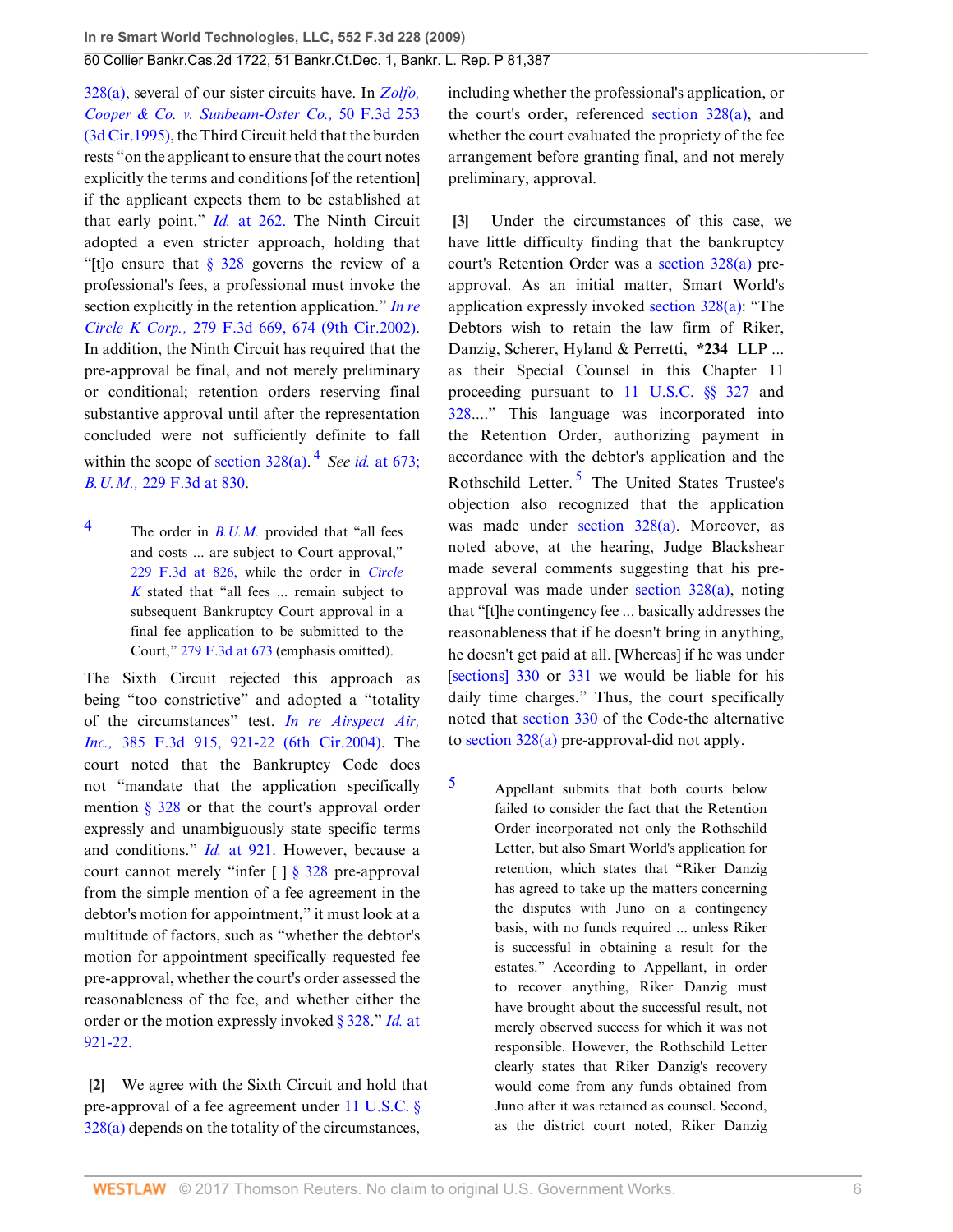was responsible for Smart World's successful recovery: "[T]he settlement was negotiated under the threat of litigation by Riker Danzig, [and] after Riker Danzig's successful efforts to overturn the first settlement on appeal, the ultimate settlement was increased by about one fifth (from \$5.5 million to \$6.5 million)." *Smart World II,* [383 B.R. at 875 n. 2.](http://www.westlaw.com/Link/Document/FullText?findType=Y&serNum=2015534316&pubNum=164&originatingDoc=I4326bb90dc2711ddbc7bf97f340af743&refType=RP&fi=co_pp_sp_164_875&originationContext=document&vr=3.0&rs=cblt1.0&transitionType=DocumentItem&contextData=(sc.Search)#co_pp_sp_164_875)

Appellant argues that the court's approval was not final or unambiguous because the Retention Order states that "any and all compensation to be paid to Riker ... shall be fixed upon further application of this Court." According to Appellant, this language suggests that the bankruptcy court would retain some final approval over the reasonableness of the fee before it was permitted to be paid. This overlooks the fact that the sentence concludes by stating that the fee "shall be in accordance with the within application and the letter of James S. Rothschild, Jr., Esq., dated November 15, 2000...." [Section 328\(a\)](http://www.westlaw.com/Link/Document/FullText?findType=L&pubNum=1000546&cite=11USCAS328&originatingDoc=I4326bb90dc2711ddbc7bf97f340af743&refType=RB&originationContext=document&vr=3.0&rs=cblt1.0&transitionType=DocumentItem&contextData=(sc.Search)#co_pp_8b3b0000958a4) concerns only judicial approval of the terms of a professional's representation, not the relatively ministerial matter of his or her payment. The requirement that Riker Danzig "further appl[y]" for payment was entirely *pro forma,* as the court had already fixed and approved the calculation of the amount to be paid. Unlike the orders in *[B.U.M.](http://www.westlaw.com/Link/Document/FullText?findType=Y&serNum=2000569970&originatingDoc=I4326bb90dc2711ddbc7bf97f340af743&refType=RP&originationContext=document&vr=3.0&rs=cblt1.0&transitionType=DocumentItem&contextData=(sc.Search))* and *[Circle K,](http://www.westlaw.com/Link/Document/FullText?findType=Y&serNum=2002101005&originatingDoc=I4326bb90dc2711ddbc7bf97f340af743&refType=RP&originationContext=document&vr=3.0&rs=cblt1.0&transitionType=DocumentItem&contextData=(sc.Search))* Riker Danzig's Retention Order did not provide for any additional layer of substantive approval prior to payment. In fact, Judge Blackshear specifically told the parties at the hearing that the court would not "review the time records of the individual ... because of the fact that he agreed to a contingency fee." Thus, we agree with both courts below in concluding that the Retention Order was a pre-approval under [section](http://www.westlaw.com/Link/Document/FullText?findType=L&pubNum=1000546&cite=11USCAS328&originatingDoc=I4326bb90dc2711ddbc7bf97f340af743&refType=RB&originationContext=document&vr=3.0&rs=cblt1.0&transitionType=DocumentItem&contextData=(sc.Search)#co_pp_8b3b0000958a4) [328\(a\).](http://www.westlaw.com/Link/Document/FullText?findType=L&pubNum=1000546&cite=11USCAS328&originatingDoc=I4326bb90dc2711ddbc7bf97f340af743&refType=RB&originationContext=document&vr=3.0&rs=cblt1.0&transitionType=DocumentItem&contextData=(sc.Search)#co_pp_8b3b0000958a4)

### **II**

<span id="page-6-0"></span>**[\[4](#page-1-3)]** The second, related question is whether there exist any grounds for disturbing the court's [section](http://www.westlaw.com/Link/Document/FullText?findType=L&pubNum=1000546&cite=11USCAS328&originatingDoc=I4326bb90dc2711ddbc7bf97f340af743&refType=RB&originationContext=document&vr=3.0&rs=cblt1.0&transitionType=DocumentItem&contextData=(sc.Search)#co_pp_8b3b0000958a4) [328\(a\)](http://www.westlaw.com/Link/Document/FullText?findType=L&pubNum=1000546&cite=11USCAS328&originatingDoc=I4326bb90dc2711ddbc7bf97f340af743&refType=RB&originationContext=document&vr=3.0&rs=cblt1.0&transitionType=DocumentItem&contextData=(sc.Search)#co_pp_8b3b0000958a4) pre-approval. Under [section 328\(a\),](http://www.westlaw.com/Link/Document/FullText?findType=L&pubNum=1000546&cite=11USCAS328&originatingDoc=I4326bb90dc2711ddbc7bf97f340af743&refType=RB&originationContext=document&vr=3.0&rs=cblt1.0&transitionType=DocumentItem&contextData=(sc.Search)#co_pp_8b3b0000958a4) a preapproved fee arrangement may only be altered if proven "to have been improvident in light of developments not capable of being anticipated at the time" of the pre-approval. Surprisingly few cases have construed this language, but those that

have make it evident that it **\*235** is a high hurdle to clear. According to the Fifth Circuit, [section 328\(a\)](http://www.westlaw.com/Link/Document/FullText?findType=L&pubNum=1000546&cite=11USCAS328&originatingDoc=I4326bb90dc2711ddbc7bf97f340af743&refType=RB&originationContext=document&vr=3.0&rs=cblt1.0&transitionType=DocumentItem&contextData=(sc.Search)#co_pp_8b3b0000958a4) requires "the bankruptcy court ... [to] determine[ ] whether developments, which made the approved fee plan improvident, had been incapable of anticipation at the time the award was approved." *See In re Barron,* [325 F.3d 690, 693](http://www.westlaw.com/Link/Document/FullText?findType=Y&serNum=2003233806&pubNum=506&originatingDoc=I4326bb90dc2711ddbc7bf97f340af743&refType=RP&fi=co_pp_sp_506_693&originationContext=document&vr=3.0&rs=cblt1.0&transitionType=DocumentItem&contextData=(sc.Search)#co_pp_sp_506_693) [\(5th Cir.2003\).](http://www.westlaw.com/Link/Document/FullText?findType=Y&serNum=2003233806&pubNum=506&originatingDoc=I4326bb90dc2711ddbc7bf97f340af743&refType=RP&fi=co_pp_sp_506_693&originationContext=document&vr=3.0&rs=cblt1.0&transitionType=DocumentItem&contextData=(sc.Search)#co_pp_sp_506_693) For example, simply because the size and scope of a settlement had not actually been anticipated, it does not follow that it was *incapable of anticipation. See id.* [at 693-94.](http://www.westlaw.com/Link/Document/FullText?findType=Y&serNum=2003233806&originatingDoc=I4326bb90dc2711ddbc7bf97f340af743&refType=RP&originationContext=document&vr=3.0&rs=cblt1.0&transitionType=DocumentItem&contextData=(sc.Search)) Similarly, the fact that contingency fees may appear excessive in retrospect is not a ground to reduce them because "early success by counsel is always a possibility capable of being anticipated." *[In re Gilbertson,](http://www.westlaw.com/Link/Document/FullText?findType=Y&serNum=2011434033&pubNum=0000999&originatingDoc=I4326bb90dc2711ddbc7bf97f340af743&refType=RP&originationContext=document&vr=3.0&rs=cblt1.0&transitionType=DocumentItem&contextData=(sc.Search))* No. [06-C-610, 2007 WL 433096, at \\*5 \(E.D.Wisc. Feb.](http://www.westlaw.com/Link/Document/FullText?findType=Y&serNum=2011434033&pubNum=0000999&originatingDoc=I4326bb90dc2711ddbc7bf97f340af743&refType=RP&originationContext=document&vr=3.0&rs=cblt1.0&transitionType=DocumentItem&contextData=(sc.Search)) [4, 2007\).](http://www.westlaw.com/Link/Document/FullText?findType=Y&serNum=2011434033&pubNum=0000999&originatingDoc=I4326bb90dc2711ddbc7bf97f340af743&refType=RP&originationContext=document&vr=3.0&rs=cblt1.0&transitionType=DocumentItem&contextData=(sc.Search))

<span id="page-6-1"></span>**[\[5](#page-1-1)]** We agree with the district court that none of the four developments cited by the bankruptcy court were *incapable* of being anticipated (as opposed to merely not actually anticipated) in November 2000. Two of the developments mentioned by the bankruptcy court were the "divergent positions regarding litigation and settlement strategy ... between the Debtor and the Committee" and the desire of the former to benefit its equity holders rather than its creditors. Yet, as Judge Cedarbaum noted, "some degree of antagonism and animosity between a debtor and creditor can be expected in any bankruptcy proceeding." *[Smart World II,](http://www.westlaw.com/Link/Document/FullText?findType=Y&serNum=2015534316&pubNum=164&originatingDoc=I4326bb90dc2711ddbc7bf97f340af743&refType=RP&fi=co_pp_sp_164_877&originationContext=document&vr=3.0&rs=cblt1.0&transitionType=DocumentItem&contextData=(sc.Search)#co_pp_sp_164_877)* 383 [B.R. at 877](http://www.westlaw.com/Link/Document/FullText?findType=Y&serNum=2015534316&pubNum=164&originatingDoc=I4326bb90dc2711ddbc7bf97f340af743&refType=RP&fi=co_pp_sp_164_877&originationContext=document&vr=3.0&rs=cblt1.0&transitionType=DocumentItem&contextData=(sc.Search)#co_pp_sp_164_877) (quoting *[In re Marvel Entm't Group,](http://www.westlaw.com/Link/Document/FullText?findType=Y&serNum=1998079449&pubNum=506&originatingDoc=I4326bb90dc2711ddbc7bf97f340af743&refType=RP&fi=co_pp_sp_506_474&originationContext=document&vr=3.0&rs=cblt1.0&transitionType=DocumentItem&contextData=(sc.Search)#co_pp_sp_506_474)* [140 F.3d 463, 474 \(3d Cir.1998\)\)](http://www.westlaw.com/Link/Document/FullText?findType=Y&serNum=1998079449&pubNum=506&originatingDoc=I4326bb90dc2711ddbc7bf97f340af743&refType=RP&fi=co_pp_sp_506_474&originationContext=document&vr=3.0&rs=cblt1.0&transitionType=DocumentItem&contextData=(sc.Search)#co_pp_sp_506_474). After all, both entities seek to maximize their shares of a finite (and always inadequate) pool of resources. Regardless of whom Smart World intended to benefit, it is undisputed that its successful appeal increased the total recovery from Juno by nearly 20%, benefitting the estate and its creditors alike.

The other two developments mentioned by Judge Peck were "the unusually prolonged procedur[al] path of this litigation," and "the fact that Riker Danzig ... was an obstacle, not an asset, when it came to approval of the settlement." But the prospect of prolonged litigation always exists, and was clearly anticipated by the parties, who made Riker Danzig's contingent fee a function of the length of the litigation. In addition, the extended